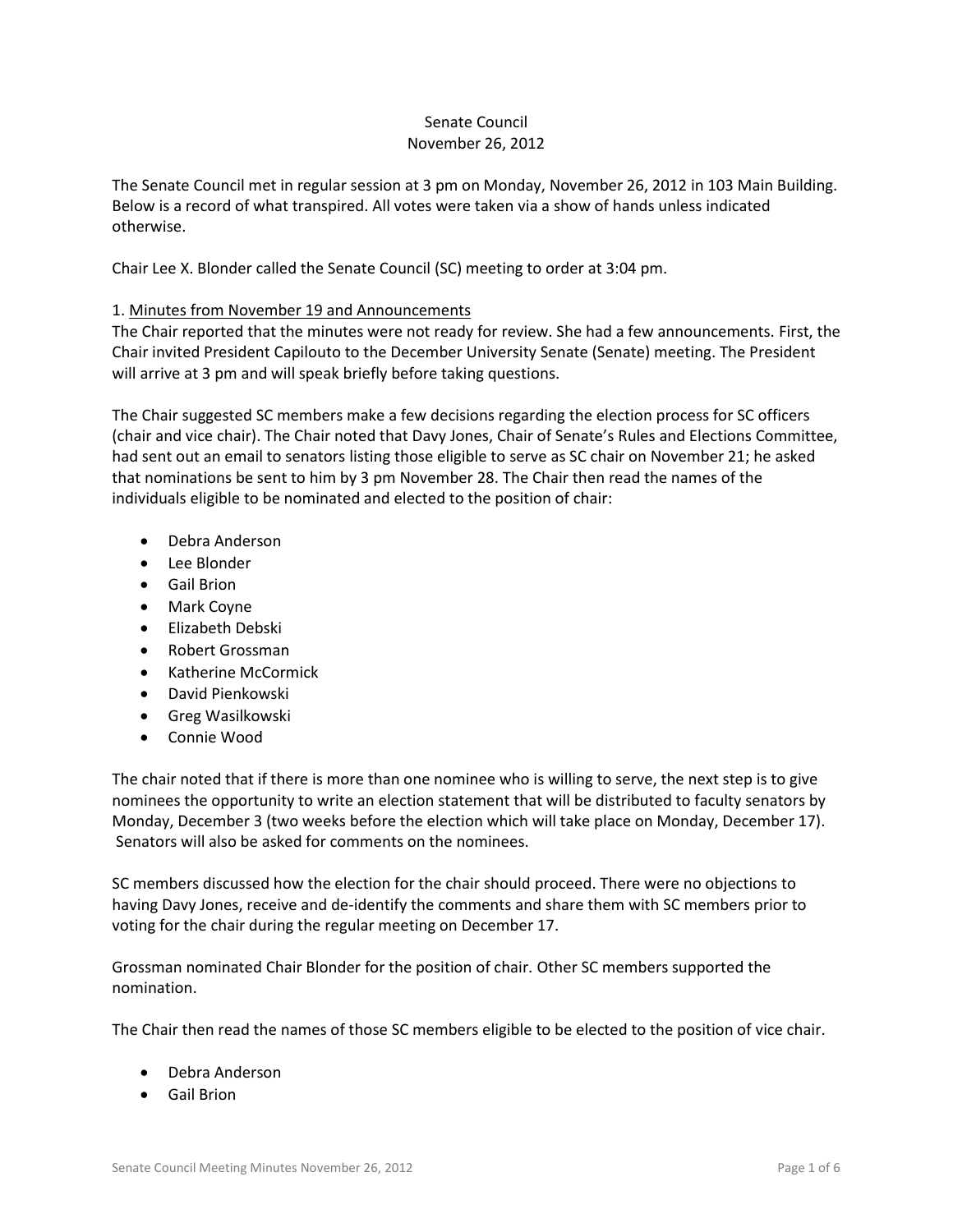- **•** Elizabeth Debski
- David Pienkowski
- **•** Greg Wasilkowski
- Connie Wood

SC members next discussed how the election for the vice chair should be conducted. There were no objections to having those eligible notify Jones of their interest or lack thereof. Jones will notify the rest of the SC about which eligible members are willing to serve . The election for Vice Chair will take place at the regular SC meeting on December 17.

The Chair said that the SC can go into closed session for discussions about voting, but final tallies must be announced in open session. She said that Jones and Ms. Brothers will count the ballots. The Chair further explained that the meeting on December 17 will be the last SC meeting of the year. The SC terms for Marc Coyne, Robert Grossman and Katherine McCormick will end December 31.

The Chair noted that discussion on agenda item number six was postponed due to illness.

## 2. Old Business

# a. Faculty Response to Budget Cuts

The Chair said she was not sure if there needed to be any more discussion regarding budget cuts. No one present indicated a desire to continue discussion on the topic.

On a related note, Wood commented that she spent a morning recently comparing the slides from Interim Provost Tim Tracy's recent presentation to the Senate to the slides from President Capilouto's presentation to the Senate in May. She said that they were identical with respect to assumptions made about the 2013 budget. The new, decreased budget cuts were based on \$12million of found money. Wood said that although she tried, she could not identify \$12 million – the number she came up with was \$8.4 million in increased tuition revenues, a difference of about \$4 million. There was brief discussion among SC members. Those present agreed to Wood working with the Chair to send an email to Provost Tracy asking for additional information.

# b. Proposed New Standing Senate Committee: Senate Advisory Committee on Disability Accommodation and Compliance

Provost's Liaison Greissman explained that the SC had previously had a question about whether students, or students and faculty, could approach the proposed new Senate Advisory Committee on Disability Accommodation and Compliance (SACDAC) for assistance. The decision was made to limit it to students for now, since there should be other forums through which faculty with disabilities can be helped. Another change to the draft charge involved language that seemed to suggest that SACDAC's responsibilities might have usurped the Office of Institutional Equity's role as the official agency to the federal government. The language was tweaked to clarify that SACDAC would be involved with how educational policy is applied.

Guest Davy Jones asked to whom SACDAC would render advisory opinions, which was a change from rendering decisions. After Greissman offered an explanation, Jones asked if SACDAC's recommendations could be ignored, given the revised language of the draft charge. Greissman indicated that the SC could give SACDAC more adjudicating authority if it so desired. Jones commented that the Senate must make the final decision on educational policy.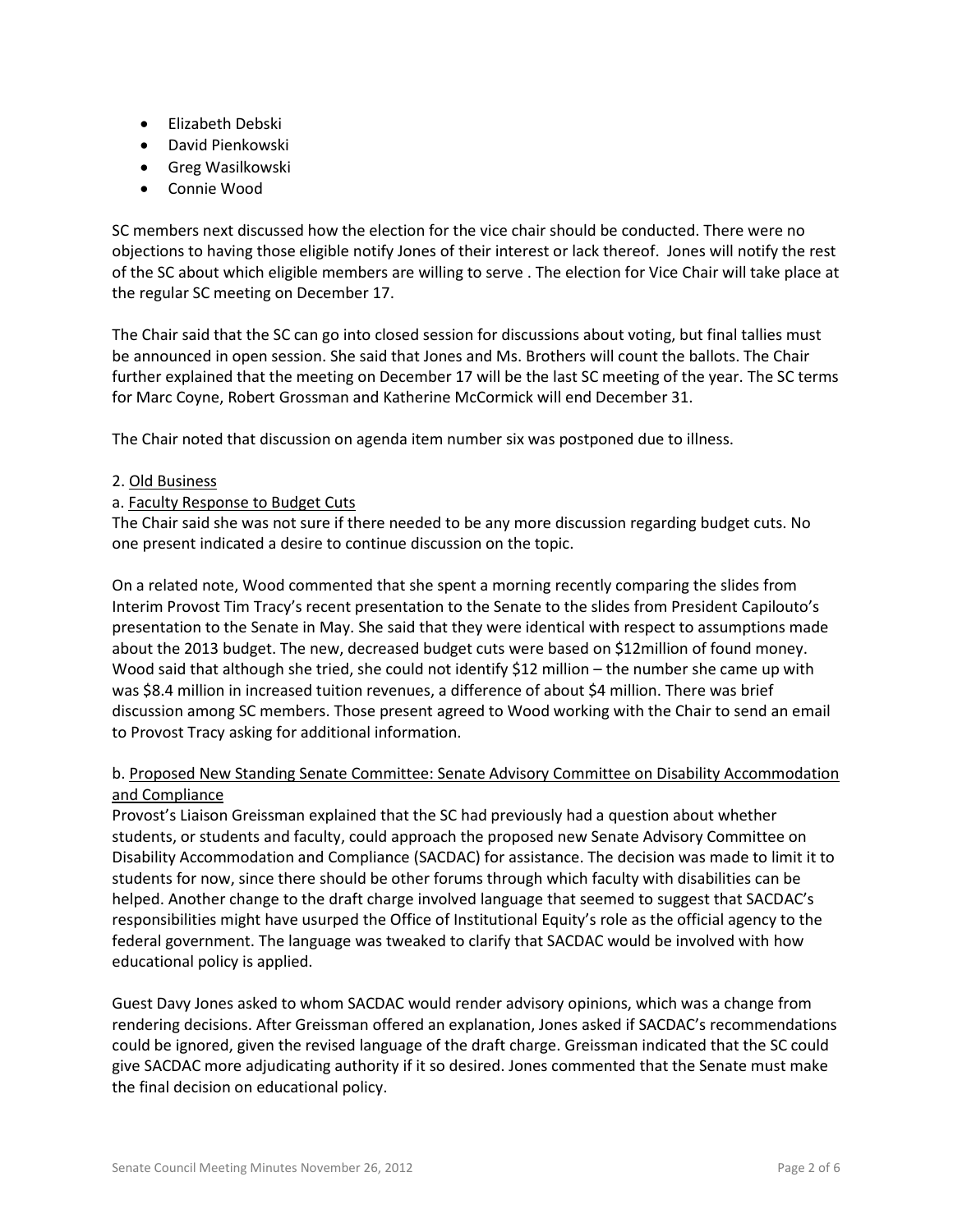After very brief discussion, Grossman **moved** to change the language from "advisory opinions" to "decisions." Debski **seconded**. Debski suggested including a change from "educational policies and practices for disability accommodation" to "educational policies as they relate to practices for disability accommodation." Grossman **accepted** that amendment. There being no additional discussion, a **vote** was taken and the motion **passed** with none opposed.

The Chair asked SC members if the proposed language was ready for review by the Senate. Grossman **moved** that the SC recommend to the Senate that it approve the addition of the language regarding the proposed new standing committee (see Appendix 1) "Senate's Advisory Committee on Disability Accommodation and Compliance (SACDAC)" to the Senate Rules in a place to be determined by the Senate's Rules and Elections Committee. Brion **seconded**. A **vote** was taken and the motion **passed** with none opposed.

## 3. Committee Reports

## a. Senate's Rules and Elections Committee (SREC)

## i. Codification of Senate Policies on UK Core into *Senate Rules*

Jones explained that when the Senate's Rules and Elections Committee (SREC) revised and updated the new version of the *Senate Rules* (*SR*), it recognized that the curricular content of the University Studies Program (old general education program) was null and void due to the Senate having replaced it with UK Core. The SREC did not feel equipped to provide language that codifies the academic content of UK Core into the *SR*. Jones added that Ruth Beattie, chair of the UK Core Education Committee (UKCEC), reported that she and the rest of the committee were ready to accept a charge of drafting language for review and then insertion into the *SR*. Grossman **moved** that UKCEC be charged with drafting language for review and then insertion into the *SR*. Wasilkowski **seconded**. There being no further discussion, a **vote** was taken and the motion **passed** with none opposed.

#### ii. Unclear Senate Policy on Graduate Writing Requirement

Jones said that there were still clarifications that needed to be made regarding the Graduation Writing Requirement (GWR). Guest and Interim Associate Provost for Undergraduate Education Ben Withers explained that the GWR is not part of UK Core, but is potentially tied to it; the GWR should be a link between the writing requirements of UK Core with advanced writing courses. The Senate Rules refer to a writing requirement and includes reference to the GWR; he suggested working together to align the two with the GWR that is still in effect. When UK Core was implemented, the required writing requirement course (ENG 104) that had been part of the University Studies Program (USP) was no longer offered. He clarified that there is a freshman writing requirement, a graduation writing requirement, and a question about how those two things are affected now that UK Core has been implemented without a change to corresponding language in the *Senate Rules* regarding the freshman writing requirement, the GWR pilot has been ended without plans to continue although discussions are approaching final resolution, and that the Senate Rules outline processes and requirements that are no longer adhered to. This is also causing confusion among students, advisors and others.

There was extensive and wide-ranging discussion among SC members and the invited guests (College of Arts and Sciences Associate Dean for Undergraduate Programs Anna Bosch; SREC Chair Davy Jones, and Interim Associate Provost for Undergraduate Education Ben Withers). SC members asked many questions, particularly about the dates when various activities/requirements began and ended.

Grossman commented that they were in a position where the Senate has rules that require courses that are not being offered, so students cannot graduate. In addition, a pilot program was used as a substitute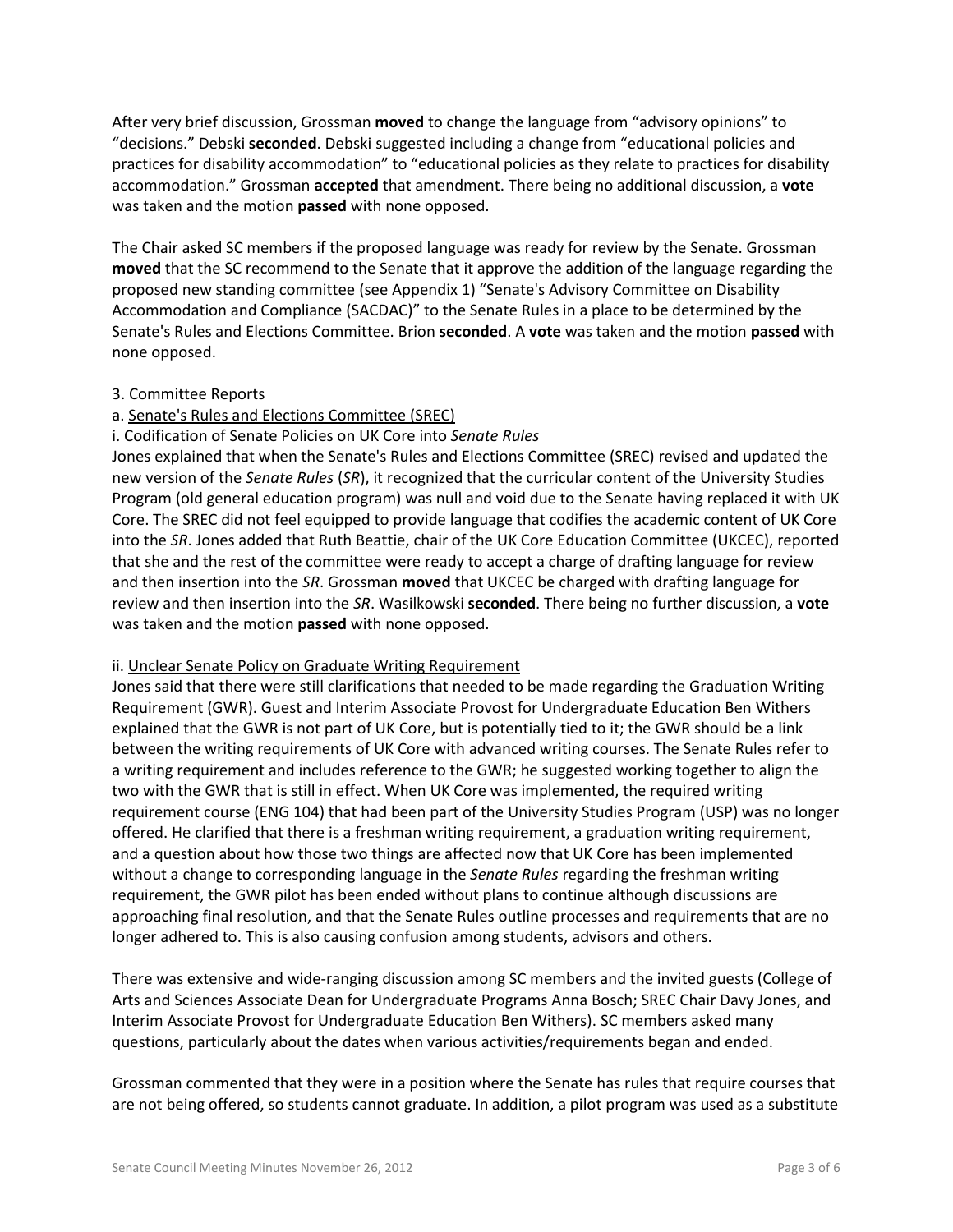for formal *SR* language, and the pilot was subsequently terminated. Grossman **moved** that the rules of the Graduation Writing Requirement remain in effect until the University acts otherwise. Brion **seconded**. After additional discussion, Wood **offered a friendly amendment** to add "and that the current courses that were approved during the pilot program serve to satisfy the Graduation Writing Requirement for those students who matriculated up and through fall 2012. Grossman **accepted**. After brief discussion, Grossman **offered a substitute motion** that the courses listed in APEX as satisfying the Graduation Writing Requirement (GWR) will continue to satisfy the GWR for all students who matriculated since 2004, until the Senate acts otherwise. Pienkowski **offered a friendly amendment** that the motion applies to undergraduate students. Grossman **accepted**.

A **vote** was taken on the **motion** that the courses listed in APEX as satisfying the Graduation Writing Requirement (GWR) will continue to satisfy the GWR for all undergraduate students who matriculated since 2004, until the Senate acts otherwise. The motion **passed** with none opposed.

It was agreed that Withers will return to SC with historical GWR information for future discussions on the GWR.

Jones suggested he deal with the item on the I grade, so he could more likely be able to leave while the SC discussed the other item. There were no objections.

### iv. Reference to Nonexistent Form in *Senate Rules 5.1.3.2* ("Grade I")

Jones explained that the Registrar informed the SREC that the form previously required for an I grade was no longer used – the process is completely electronic. The information on the I grade collected on the form was helpful, particularly notes about why the student was given an I. The *SR* are also out of date. The SREC recommends that the Senate's Admissions and Academic Standards Committee examine the matter and recommend if an electronic form should be created and what data should be created.

Grossman **moved** that the SC submit the question of the now-nonexistent I form use to the Senate's Admissions and Academic Standards Committee (SAASC) and direct the SAASC to examine if an electronic form should be created and what data should be collected. Brion **seconded**. A **vote** was taken and the motion **passed** with none opposed.

#### iii. Unclear Senate Policy on Foreign Language Admissions Requirement

Jones said that the issue was analogous to the ambiguity of the Graduation Writing Requirement – there are various contradictions that exist between the language in the *SR* and what the UK Core documentation asserted the *SR* said about the status of having foreign language as an admissions requirement. He said it was way beyond the SREC's ability to define the intent, but invited, with the assistance of the associate provost, a clarification to present to the Senate that presents an action item on what the foreign language requirement is for admissions. There was extensive discussion among those present, including Withers and Guests Associate Provost for International Programs Susan Carvalho and Arts and Sciences Associate Dean Anna Bosch.

Wood **moved** that the matter be sent back to the UK Core Education Committee (UKCEC) for clarification and proposed language for both the Bulletin and the *Senate Rules*, with the suggestion that the discussion in UKCEC be led by Susan Carvalho, with a formal recommendation to the Senate Council by January 21, 2013. Brion **seconded**. There was brief discussion. A **vote** was taken and the motion **passed** with none opposed.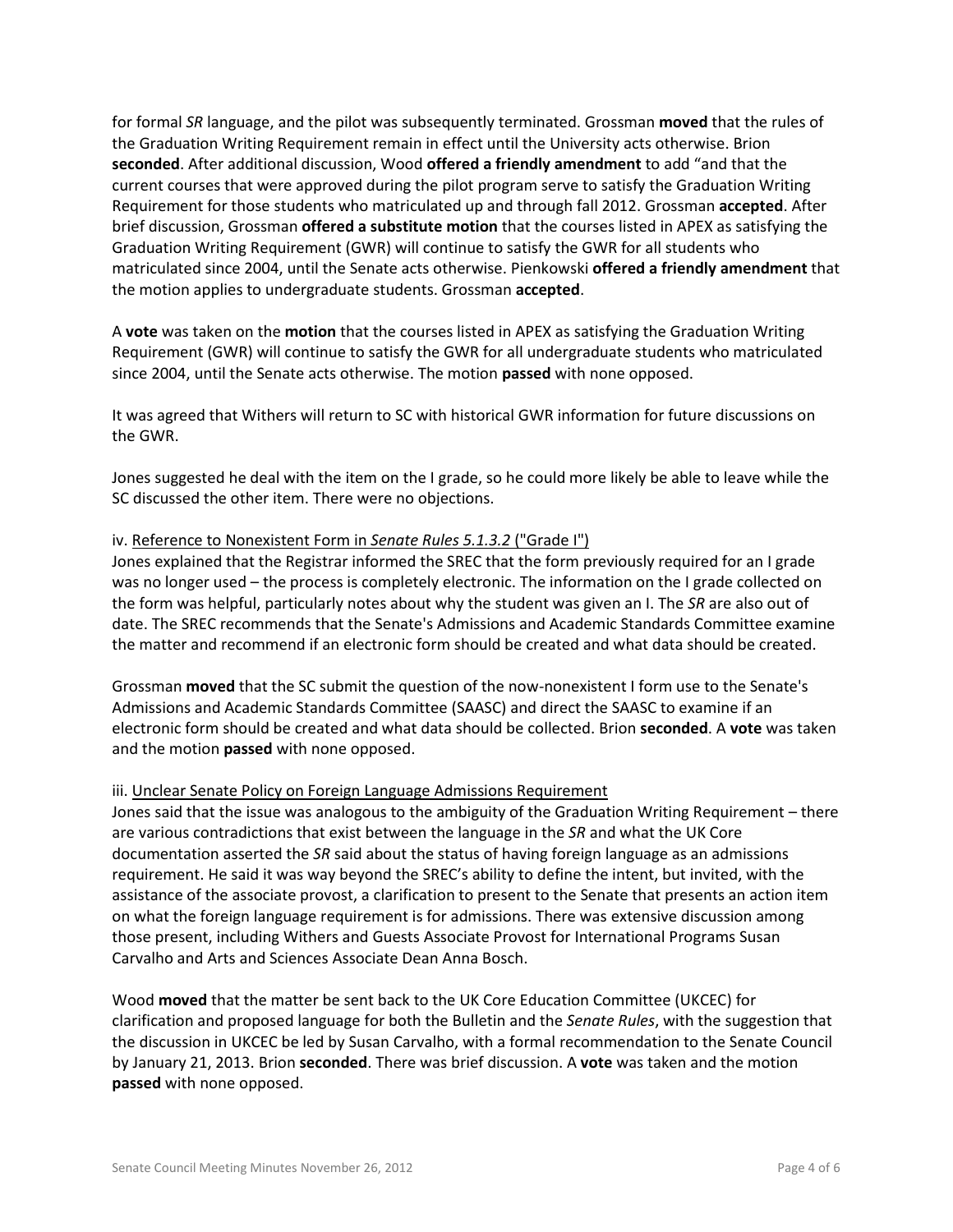### 4. UK's December 2012 Degree List

Grossman **moved** that the SC recommend to the Senate that the elected faculty senators approve UK's December 2012 list of candidates for credentials, for submission to the Senate and then through the President to the Board of Trustees, as the recommended degrees to be conferred by the Board. . Wasilkowski **seconded**. There was brief discussion about not removing students from the degree list. A **vote** was taken and the motion **passed** with none opposed.

### 5. Academic Calendars

Grossman **moved** that the SC recommend the Senate approve the proposed calendars on pages nine through sixty of the handout: 2013 - 2014 Calendar; 2015 - 2016 Calendar, Tentative; 2013-2014 Dentistry; 2015 - 2016 Dentistry, Tentative; Fall 2013 Law; Spring 2014 Law; Summer I (four-week) 2014 Law; Summer 2014 Law; Fall 2015 Law, Tentative; Spring 2016 Law, Tentative; Summer I (four-week) 2016 Law, Tentative; Summer 2016 Law, Tentative; 2013 - 2014 Medicine; 2015 - 2016 Medicine, Tentative; 2013 - 2014 Pharmacy; 2015 - 2016 Pharmacy, Tentative; 2013 - 2014 Winter Intersession; and 2015 - 2016 Winter Intersession, Tentative. Wasilkowski **seconded**. There was some discussion. A **vote** was taken and the motion **passed** with none opposed.

The Chair led the SC in discussion about a variety of topics, including inviting President Capilouto, and later Board of Trustees Chair E. Britt Brockman, MD, to a future SC meeting and the University Appeals Board and adherence to parameters in the *Senate Rules*. Grossman reported that the ad hoc Committee on Centers, etc. will meet on Friday to vote and hopefully pass a proposal outlining proposed changes to *Governing Regulations VII*. McCormick reported that the Provost's Committee on Metrics met and approved the values. The committee is working on indicators. There is a possibility that it will continue working past the expected end date in December. The Chair asked SC members to send her nominations for faculty to serve on the advisory committee for Associate Provost for Faculty Advancement G. T. Lineberry.

Grossman **moved** to adjourn and McCormick **seconded**. The motion **passed by unanimous consent**. The meeting was adjourned at 4:45 pm.

> Respectfully submitted by Lee X. Blonder, Senate Council Chair

SC members present: Blonder, Brion, Coyne, Debski, Edwards, Grossman, McCormick, Pienkowski, Wasilkowski and Wood.

Provost's Liaison present: Greissman.

Invited guests present: Anna Bosch, Karen Badger, Susan Carvalho, Davy Jones and Ben Withers.

Prepared by Sheila Brothers on Wednesday, November 28, 2012. Appendix 1